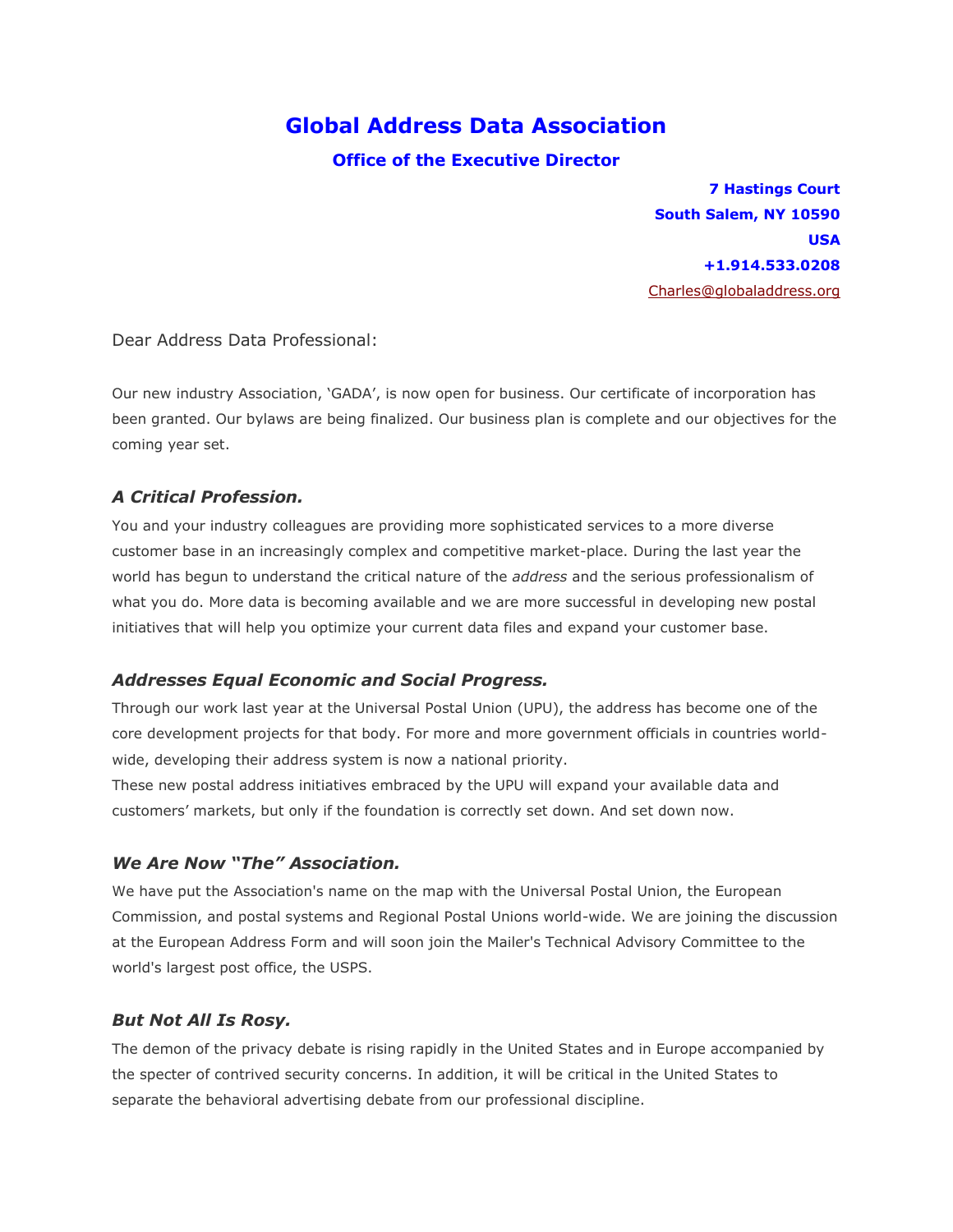In Europe it will be important to engage the European Commission as they rewrite the Data Protection Directive to assure that privacy concerns of individuals are met without limiting legitimate government and business access to location data.

In other regions, the important countries of Brazil, Mexico, and China continue to need attention and pressure through the efforts of a trained professional body such as GADA. There are parties in each of these countries who want to be responsive to address issues and business needs and need a professional association to support their efforts.

And in all regions of the world we must continue to educate security officials that "the address" is a critical tool for business, as well as for the forces of law and order. Thus, its availability and enhancement are vital.

## *Here Are The Benefits Of Membership:*

During the coming year, this is what we will provide our members:

- Informative webinars featuring leading executives and experts in the data management field
- In depth reports on all UPU address activity and related work. This information is available nowhere else, and there are business opportunities in those activities.
- Results of the first survey on abandoned or undeliverable parcels in international commerce. This will show businesses the address's importance to the bottom-line.
- Access to the inside planning of the UPU"s *An Address for Everyone* campaign and what it means for your business.
- News of the cutting edge work being done in this area "just over the horizon".
- Opportunities for leadership and involvement in new projects and research.

## *Additional Long-Range Projects:*

We"ll also start work on the following "bottom-line impact" projects that are longer range, and for which we need long-term member support:

- Begin discussions with posts whose change of address data pricing is unrealistic.
- Monitor the privacy debate in the United States and in Brussels and ensure the data management profession is represented, especially on the subject of address databases.
- Identify and engage policymakers in Brazil, Mexico and China to discuss improving data availability in those markets.

And of course we will send you the occasional informative e-mail *but only when there is something important to tell you.* We promise never to treat our members like customers or prospects, but